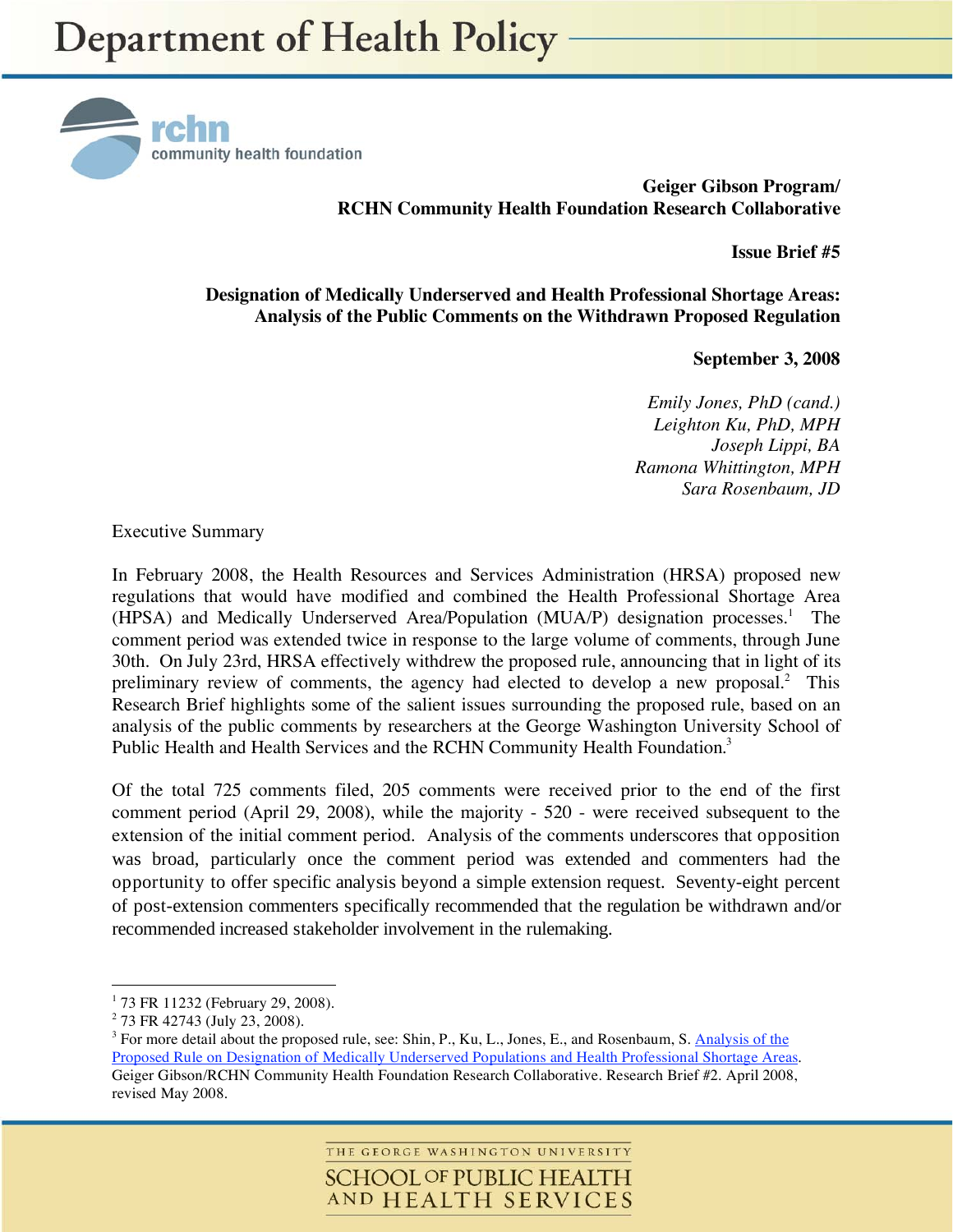The comments that addressed the merits of the proposed rule, rather than merely seeking its withdrawal, expressed a series of concerns:

- The absence of a collaborative stakeholder process related to a fundamental health planning tool;
- Concern about the complexity of the regulation and the lack of access to critical data needed to complete the designation process;
- Extensive uncertainty about the policy implications of the proposed changes for health center grant eligibility, rural health clinic designation status, the assignment of National Health Service Corps professionals, and other resources;
- Uncertainty over the meaning of the "safety net facility" designation; and
- Concern regarding the use of a 3000:1 provider-to-population designation standard as too restrictive in relation to applicable standards of care. The use of a provider supply designation as a minimum criterion, even when adjusted as the proposal attempted for need and access barriers, effectively eliminates the statutory concept of medical underservice.

Ultimately, these designations are important in addressing ways to bolster the health care safety net. It is important to note, though, that while a shortage of primary care providers is one manifestation of problems in the safety net, there are also other important issues such as health care access, insurance coverage, and the incidence of disease. It is to HRSA's credit that the agency made the difficult decision to withdraw the proposal in light of the substantial amount of concern found in the public comments. The agency should consider the process of developing a new proposal as an opportunity to engage with stakeholders to find the optimal way of designating medically underserved or provider shortage areas.

Our review of the comments suggests that while redesigning the regulation, the agency should:

- Consider engaging stakeholders through a more formal engagement process;
- Provide a complete explanation of the policy effects of any proposed changes;
- Develop specific approaches to designating communities experiencing medical underservice separately from communities that experience an actual shortage of primary health care professionals; and
- Devise a provider shortage measure that reflects an appropriate standard of care.

# **Introduction**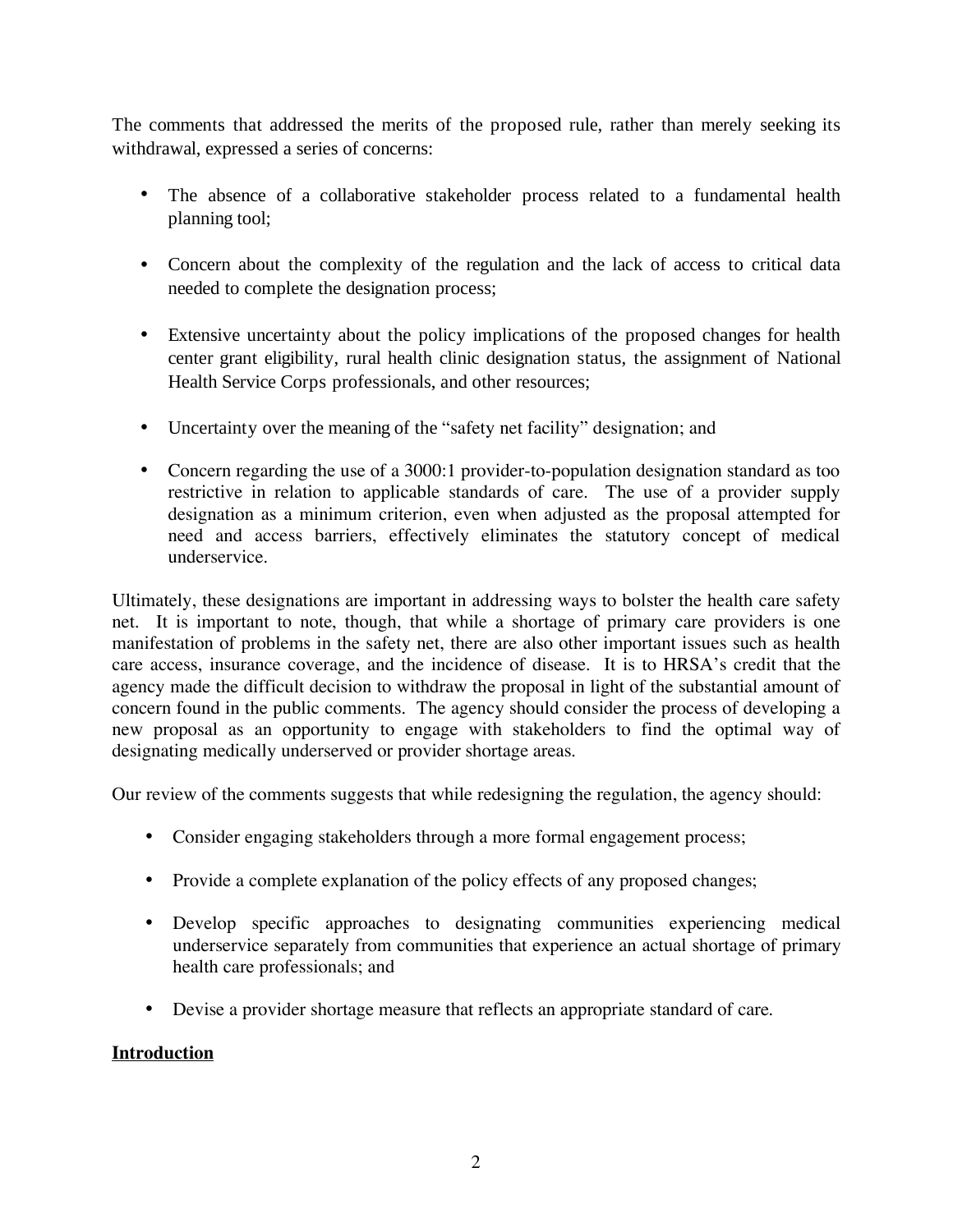This analysis is the fifth in a series of research briefs published by the Geiger Gibson/RCHN Foundation Research Collaborative at the George Washington University School of Public Health and Health Services. In this brief we examine the public comments filed with the United States Department of Health and Human Services regarding proposed regulations to revise the method that the agency uses to designate health professional shortage areas and medically underserved areas and populations. These designations are utilized for resource allocation under various federal programs including the community health centers program and the National Health Service Corps; the designations are also critical for purposes of Medicare and Medicaid payment, since both laws provide special payment rules for certain classes of providers located in or serving such areas.

## **Background**

The Health Resources and Services Administration (HRSA) currently utilizes two types of designations to target federal resources for improving access to health care services: the Health Professional Shortage Area (HPSA) and the Medically Underserved Area/Population (MUA/P). The proposal used a single "Index of Primary Care Underservice" (IPCU) to calculate both the HPSA and MUA/P designations. The original notice of proposed rulemaking (NPRM) was issued on February 29, 2008 and comments were requested within 60 days, or before April 29. On April 21, in response to preliminary concerns, HHS extended the comment period another 30 days to May 29, 2008. On June 2, HHS once again extended the comment period another 30 days to June 30,  $2008.<sup>4</sup>$ 

On July 23, the proposed rule was withdrawn<sup>5</sup> and HRSA stated that the agency

received many substantive comments on the proposed rule…Based on a preliminary review of the comments, it appears that HRSA will need to make a number of changes in the proposed rule.<sup>6</sup>

This NPRM was the second consecutive time that a proposed change to the designation process was withdrawn. A 1994 GAO report criticized the current designation process and recommended that MUA and HPSA designations be eliminated as requirements for participation in federal programs and replaced by criteria for inclusion that are more tailored to the goals of each program.<sup>7</sup> In response to mounting momentum for change, HRSA released an NPRM on September 1, 1998 which would have unified the designation process. However, analyses indicated that it would result in a very large number and proportion of providers, especially rural providers, losing their MUA/P and HPSA designations.<sup>8</sup> Over 800 public comments were received, expressing concerns about the loss of up to half of then-current designations, the failure

 $\overline{a}$ 

<sup>&</sup>lt;sup>4</sup> Health Resources and Services Administration. "Proposed Rule: Designation of Medically Underserved Populations and Health Professional Shortage Areas." http://www.bhpr.hrsa.gov/shortage/proposedrule/ 5 73 FR 42743 (July 23, 2008).

<sup>6</sup> Ibid.

 $7$  Government Accountability Office. "Health Care Shortage Areas: Designations Not a Useful Tool for Directing Resources at the Underserved." GAO/HEHS-95-200, September 1995.

<sup>&</sup>lt;sup>8</sup> Goldsmith, L., Holmes, M., Osterman, J., and Ricketts, T. "A Proposal for a Method to Designate Communities as Underserved: Technical Report on the Derivation of Weights." Department of Health and Human Services. Included as an appendix in the Feb. 29, 2008 notice of proposed rulemaking.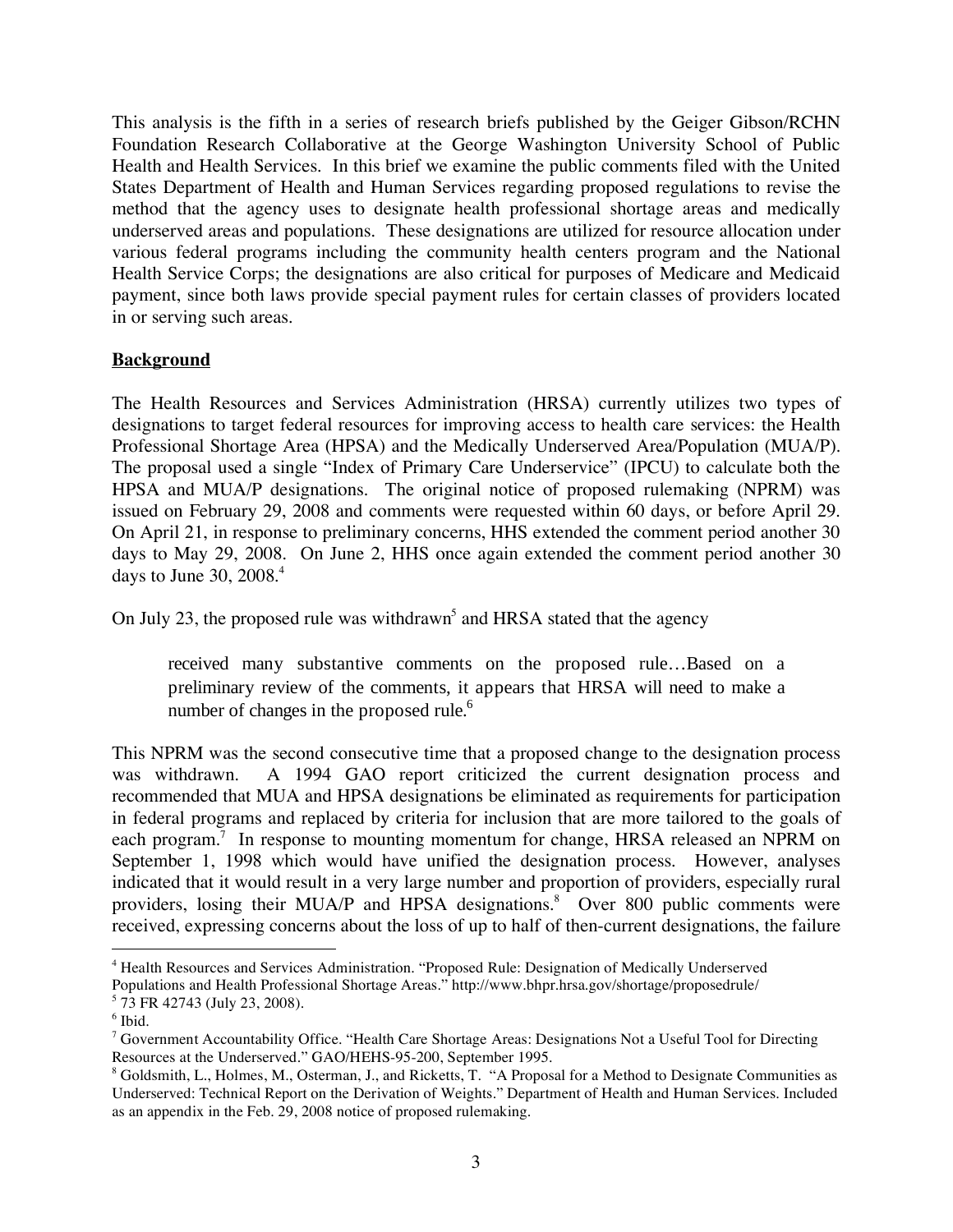of the methodology to reflect a coherent theory of underservice and access, and the use of old data. HRSA withdrew the proposed rule, but maintained a commitment to improve the designation process.<sup>9</sup>

Changes to the designation process are likely to have tremendous implications for the health care safety net. More than 34 federal programs depend on these shortage designations for the determination of program eligibility and funding.<sup>10</sup> For example, HPSA designations are used to identify areas with an inadequate supply of primary care providers. Among other uses, the designation is used to assign National Health Service Corps clinicians, determine which rural clinics and physician practices count as federally-qualified rural health clinics eligible for enhanced Medicare and Medicaid payments, and identify areas in which foreign trained doctors may practice with J-1 visas. In FY 2005, almost \$3 billion in federal funds was dispensed through programs that use the HPSA or MUA system to determine eligibility, and these designations are used by states as well. $^{11}$ 

Under federal law, community health centers (CHCs) must be located in areas designated as medically underserved, which include areas identified as HPSAs. The medical underservice designation standard is broader than just a measure of health professional shortage, instead encompassing communities and populations whose combined health status and limited access to care create a risk of medical underservice on a community- or population-wide basis. Thus, many health centers are located in geographic areas that technically have an adequate supply of physicians but where access to care is barred by high poverty, cultural isolation, and reliance on Medicaid, a payer which is increasingly not accepted in private practice.<sup>12</sup>

Clearly, designation as a shortage area or medically underserved community is vital to the allocation of resources. The dual designation process has worked well: between 1985 and 2007, the number of federally funded health center sites increased from 1,015 to over 6,672, and the number of patients served increased from five million to 16 million.<sup>13</sup> These patients depend on the already-strained safety net for care, and a reduction in funding due to the proposed designation methodology changes has significant implications for the communities and populations that receive services.

The proposed HRSA regulation would have effectively eliminated the medical underservice designation, relegating the health care providers in medically underserved communities without extensive provider shortages (the agency proposed using a high 3000:1 provider to population ratio) to no formal status other than the ill-defined "safety net" facility designation. The proposed regulations also failed to extend protection of Rural Health Clinic (RHC) designation or Medicare fee enhancement qualifications to physician practices and RHCs that serve areas without a formal, steep supply shortage.

 $\overline{a}$ 

<sup>&</sup>lt;sup>9</sup> Ricketts, T., Goldsmith, L., Holmes, G., Randolph, R., Lee, R., Taylor, D., and Osterman, J. 2007. "Designating Places and Populations as Medically Underserved: A Proposal for a New Approach." *Journal of Health Care for the Poor and Underserved* 18: 567-589.<br><sup>10</sup> Government Accountability Office. October 2006. "Health Professional Shortage Areas: Problems Remain with

Primary Care Shortage Area Designation System." GAO-07-84.

 $11$  Ibid.

<sup>12</sup> GAO/HEHS-95-200.

<sup>&</sup>lt;sup>13</sup> Uniform Data System data, HRSA.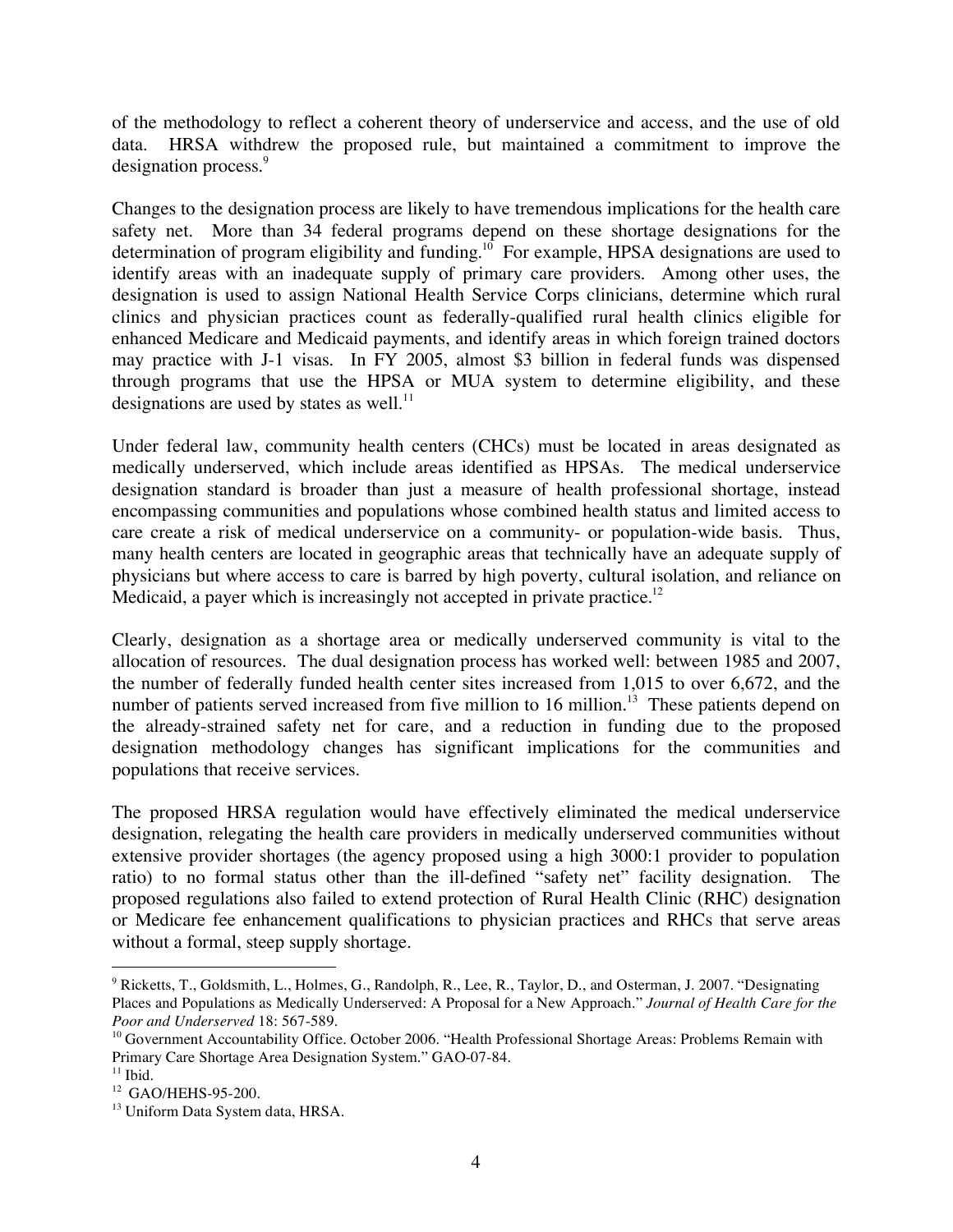## **Methods and Limitations**

Our analysis is based on a review of public comments to the NPRM which were posted on the federal website, www.regulations.gov, as of August 4, 2008, when HHS staff stated that there were few, if any, outstanding comments.<sup>14</sup> As of August 4, a total of 803 comments were posted on the website; those that were mailed or faxed were then scanned and posted.<sup>15</sup> All of the comments were reviewed and coded in a master database by trained staff of the George Washington University Department of Health Policy or the RCHN Community Health Foundation.

We excluded 78 comments because they were duplicates (the same letter submitted by the same person and posted on the website more than once) or could not be read because the attachment was missing or unreadable. Each non-duplicate comment was counted separately, and after these exclusions, 725 comments remained for analysis. Some letters had multiple signatories, so the total number of individuals or organizations expressing views is larger than 725. There were also a limited number of comments based on form letters, where the same (or very similar) comments were submitted by multiple people within an organization, most often by community health centers or other providers. We counted each of these as a separate comment since they were signed by different people.<sup>16</sup>

The coding was spot-checked for consistency and recoded as necessary, and about two-thirds of the comments were read by a single reviewer to improve consistency of coding. Nonetheless, there is likely some inconsistency in coding across reviewers or across comments. For example, it is relatively easy to determine when a commenter has specifically requested withdrawal of the regulation, but it may be harder to decide how to classify a commenter as expressing general opposition to the NPRM versus taking a neutral stance or even supporting it, with major modifications. Coders took a conservative approach in classifying comments as either opposing or supporting the proposed rule; when no overall opinion was expressed, even if there were several pages of suggestions, the letter was coded as neutral overall.

### **Results**

# 1. Overview

Overall, more than half of the 725 comments (52 percent) oppose the proposed regulation; only 6 percent express explicit support for the proposal, including supporters who condition their support on the adoption of suggested modifications (see Table 1). The remaining comments did

 $\overline{a}$ <sup>14</sup> At least five additional comments were posted on or after August 15, 2008; at least one of these is a duplicate. These comments are not included in this analysis.

<sup>&</sup>lt;sup>15</sup> Despite HRSA's policy of posting all comment letters, some comments may not have been counted or included. For example, we received copies (through separate channels) of a May 23 letter signed by 26 U.S. Senators and a May 29 letter signed by the governor of Washington state that were not posted on the federal website. In order to be consistent in our methodology, we did not these comment letters in our analysis.

<sup>&</sup>lt;sup>16</sup> There were many form letters, which is not uncommon in public comments for this type of rulemaking.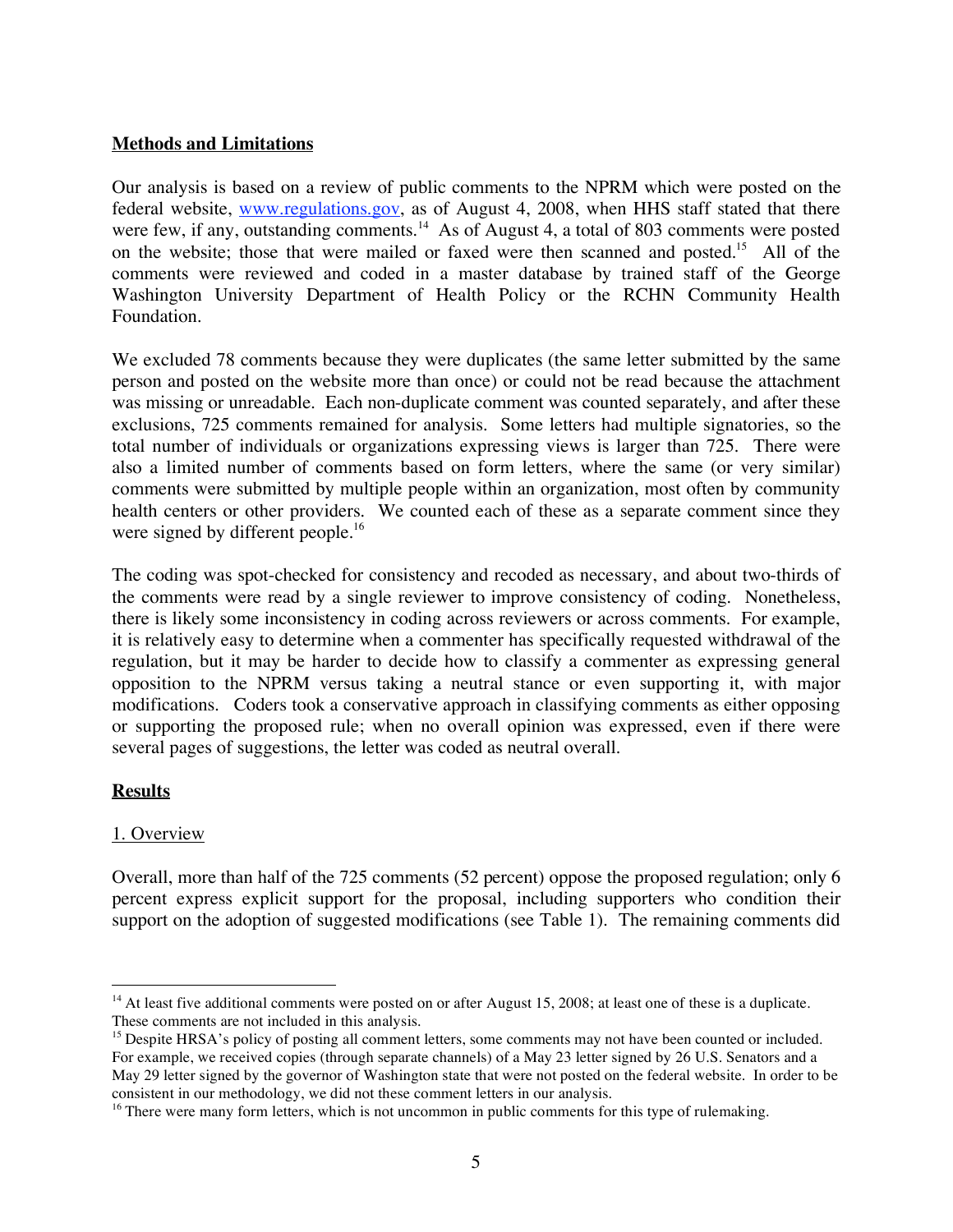not express clear support or opposition for the overall proposal, although they offered comments on specific aspects of the rules.

| Table 1: Summary of Comments Generally Supporting or Opposing Proposal by Date |                            |          |                     |  |  |  |
|--------------------------------------------------------------------------------|----------------------------|----------|---------------------|--|--|--|
|                                                                                | <b>Percent of Comments</b> |          |                     |  |  |  |
|                                                                                | <b>Before</b>              | After    | <b>All Comments</b> |  |  |  |
|                                                                                | April 29                   | April 29 | (725)               |  |  |  |
|                                                                                | (520)                      | (205)    |                     |  |  |  |
| <b>Oppose or Support Proposal</b>                                              |                            |          |                     |  |  |  |
| Oppose proposal                                                                | 21%                        | 63%      | $52\%$              |  |  |  |
| Support proposal (as is or with modest changes)                                |                            | 8        | 6                   |  |  |  |
| <b>Request for Additional Time or Modifications</b>                            |                            |          |                     |  |  |  |
| HRSA should withdraw the proposed regulation                                   |                            | 44       | 32                  |  |  |  |
| Extend comment period                                                          | 84                         | 5        | 27                  |  |  |  |
| Increase stakeholder involvement in developing a new proposal                  |                            | 34       | 25                  |  |  |  |

Within the 6 percent of comments that expressed support, only 12 comments explicitly supported the proposed rule with no changes; 10 of these comments were based on a form letter described below. Other supporters of the proposed rule consistently made suggestions on how to improve the proposed rule.

One in three comments (32 percent) suggested withdrawing the rule. One in four comments (25 percent) requested that stakeholders become part of the rulemaking process.

## 2. The Significance of Pre - and Post - Extension Time Periods in Relation to the Comments

Because the NPRM revised its due date for comments two additional times beyond the original date (April 29), the substance of the comments varies by when they were submitted. For most of this analysis, we group the comments by date, since most letters submitted before the original due date of April 29 are simply neutral extension requests that included relatively little other commentary.17 Comments submitted after April 29 offer more substantive opinions about the proposed rules. Most of the comments (84 percent) sent before April 29 ask for an extension, versus only five percent of post-April comments, and 76 percent of the comments submitted before the original deadline are neutral, with no palpable support or opposition to the proposed rule. In addition, many of those who commented by that date also sent additional comments later, so this analysis focuses primarily on comments received after April 29.

### *a. Comments Submitted by April 29*

The overwhelming majority (84 percent) of the 205 comments submitted by April 29 request an extension of the comment period. In this initial set of letters, 21 percent express opposition to the NPRM; the majority of the comments are short and neutral, simply requesting more time to analyze the regulations. Of those requesting an extension, most (76 percent) request a 90-day extension (only one comment requested a shorter extension period of 60 days). Ten percent

 $\overline{a}$  $17$  In some cases, we could not ascertain the date the letter was written and assigned the letters based on when they were posted on www.regulations.gov. If an undated comment was posted after April, as the vast majority of comments were, it was coded as being submitted after April.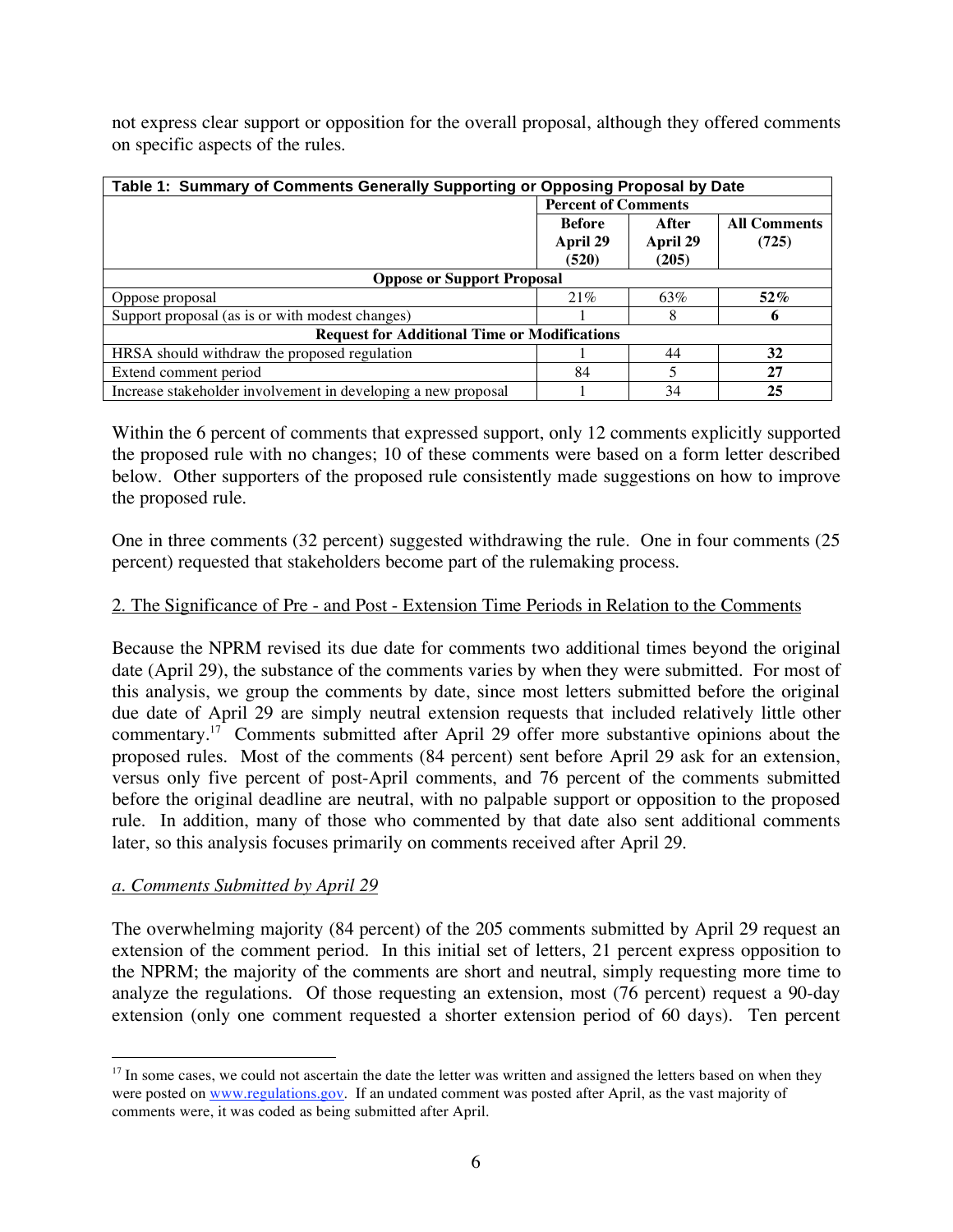request an extension of 120 days, and the remainder either request more than 120 days or do not specify the length of the requested extension.

These early comments do make some substantive comments that foreshadow the large body of substantive comments that follow, particularly:

- difficulty in assessing the impact of the new regulations (41 percent);
- complexity of the proposed regulations (25 percent);
- adverse effects on certain populations (18 percent); and
- problems obtaining the necessary data (17 percent).

Because of these broad concerns, HHS did extend the comment period twice, each time for another 30 days, due to continuing opposition and unresolved issues.

### *b. Comments submitted after April 29*

Various types of organizations submitted comments after April 29; letters from community health centers and other providers were the most numerous (see Appendix A for analysis by commenter type). The majority of the 520 comments (63 percent) submitted oppose the NPRM, and all but a few include specific suggestions for improvement. The overall position could not be determined for 28 percent of the comments; these comments also offer suggestions, but the author's overall position could not be characterized as either in support of or opposed to the proposed regulation. Only 8 percent of the comments express support for the rule, with a quarter of these supporting the rule in its published form and three quarters offering support contingent on modifications to the NPRM. Ten of the 11 letters that express support without modification (2 percent of all post-April comments) are based on a very short form letter generated by business owners of various types in Arizona; this form letter mentions the advantages of utilizing updated local data as the sole reason to support the proposed rule.

In addition to offering an overall opinion, and specific suggestions regarding the substance of the rule, many commenters offer criticism and express opinions about how the NPRM process should proceed:

- Nearly half (44 percent) of the post-April letters specifically request that the proposed rule be withdrawn (a significant number of additional comments do not specifically request withdrawal, but ask for greater stakeholder input into a new proposal, which implicitly involves withdrawal). $18$
- Over one-third (34 percent) ask that stakeholders be included in the rulemaking process and approximately one in six (14 percent) specifically request that a Negotiated Rulemaking process be pursued.
- About 8 percent also emphasize that the designations should not be recalculated using the old methodology while a new methodology is developed, requesting maintenance of the status quo while a satisfactory replacement methodology is devised. Presumably this recommendation reflects the fact that HRSA has estimated that 50 percent of existing

 $\overline{a}$ <sup>18</sup> Under the Administrative Procedure Act, an agency may not engage in substantive discussions with outside parties about the content of the regulations after the proposal has been issued, so entering into new discussions about the regulations would necessitate withdrawing the existing proposal and beginning the process anew, so that discussion or negotiation precedes a new NPRM.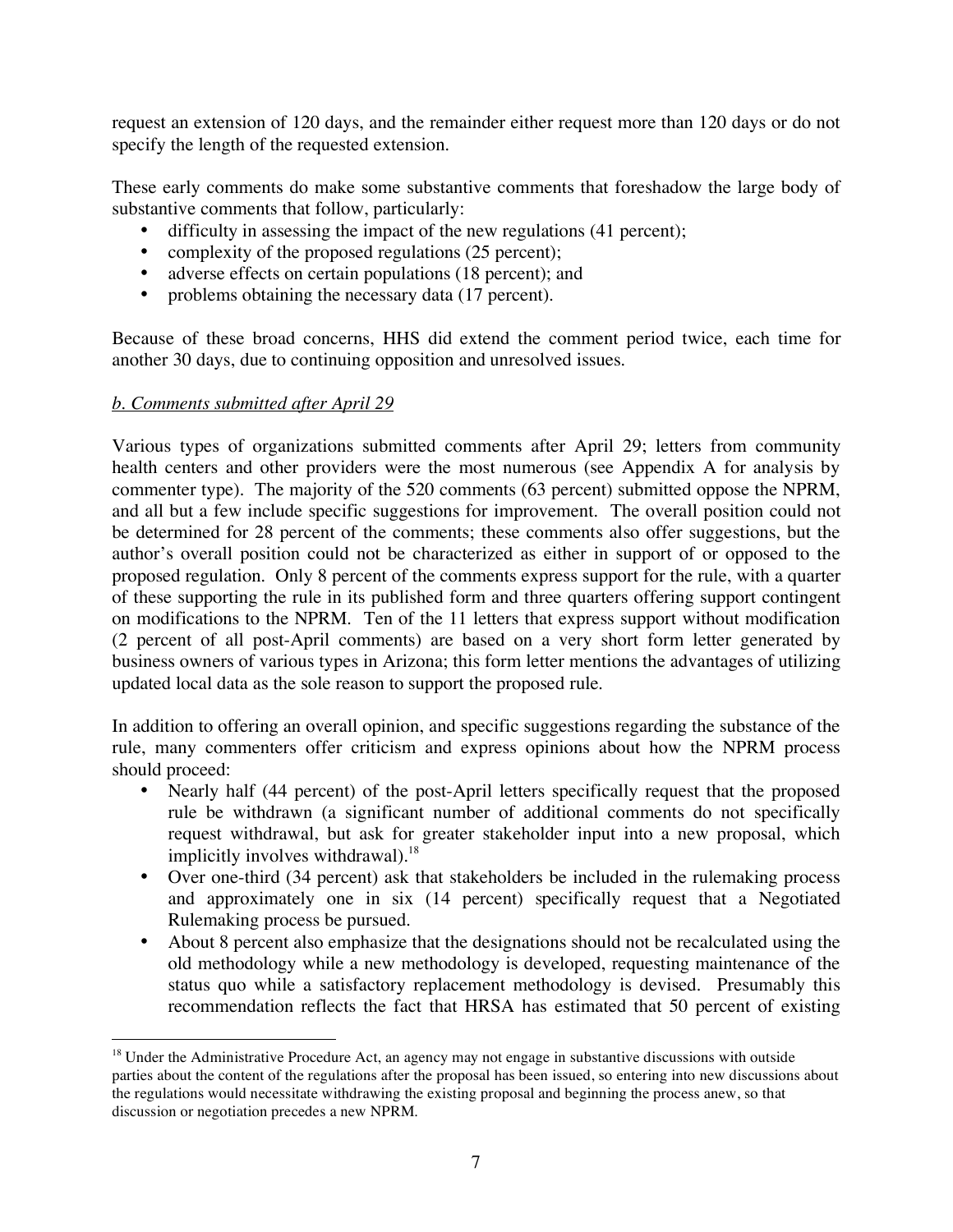HPSAs would lose their designation if the older methodology is applied using newer data.<sup>19</sup>

• Despite the first and second extension periods, a number of post-April 29 commenters (5 percent) request an additional extension of the comment period, ranging from 90 to 180 days.

A number of specific themes that emerge from the post-April comments are shown in Table 2. The most salient issue is the difficulty with understanding the impact of the proposed regulation. About a third of respondents commented that the proposal was complex, confusing, or unclear (32 percent) and that it was not possible to assess the expected impact (30 percent). A common theme (33 percent) was that the NPRM failed to explain the policy implications of the change in the methodology and that it was not possible, as a result, to know the policy implications of the changes.

| <b>Table 2: Post-April Comments</b>                                                          |                 |  |  |  |  |
|----------------------------------------------------------------------------------------------|-----------------|--|--|--|--|
| <b>Specific Issue</b>                                                                        | Percent of      |  |  |  |  |
|                                                                                              | <b>Comments</b> |  |  |  |  |
| <b>Proposal Difficult to Understand</b>                                                      |                 |  |  |  |  |
| Proposal is complex, confusing or unclear                                                    | 32%             |  |  |  |  |
| It is not possible to assess the expected impact                                             | 30              |  |  |  |  |
| Need policies on how designations will be used programmatically (e.g., for National Health   |                 |  |  |  |  |
| Service Corps, Medicare payments, etc.)                                                      |                 |  |  |  |  |
| <b>Consequences of the Proposal</b>                                                          |                 |  |  |  |  |
| Certain types of communities (e.g., urban, rural, elderly, etc.) could be adversely affected | 26              |  |  |  |  |
| Comment provided state or local impact data                                                  | 22              |  |  |  |  |
| <b>General Problem Areas</b>                                                                 |                 |  |  |  |  |
| Concern about safety net facility designations                                               | 35              |  |  |  |  |
| 3000 to 1 population-to-provider ratio is too restrictive                                    | 39              |  |  |  |  |
| Need to exclude additional physicians from provider counts                                   | 43              |  |  |  |  |
| Problems with some of the high need indicators                                               | 29              |  |  |  |  |
| Data Issues                                                                                  |                 |  |  |  |  |
| Unable to get certain types of data (e.g., subcounty data, provider counts) to assess impact | 25              |  |  |  |  |
| Data presented by HRSA are too old                                                           | 16              |  |  |  |  |

Furthermore, 26 percent of all comments are able to identify certain types of communities or vulnerable populations such as the elderly or uninsured that would be adversely affected by the proposed changes. Twenty-two percent of the comments include data on state or local impact.<sup>20</sup>

Over one-third (35 percent) of the comments express concern with the safety net designation category or scoring method. Some of the confusion stems from the preamble in the NPRM stating that facilities designated under the safety net facility designation would not receive any new funding. In addition, the NPRM asks stakeholders to propose a scoring method, rather than providing a methodology. The April 21 extension notice tries to clarify the contradiction by

<sup>-</sup><sup>19</sup> Responses from HRSA to questions from the Senate Health, Education, Labor and Pensions Committee, May 9, 2008.

<sup>&</sup>lt;sup>20</sup> HRSA's analysis of the comments and informal discussions with states indicates that 23 states conducted analyses using state and local data; see footnote 21 on page 10 for more information. Health Resources and Services Administration. "Proposed Rule: Designation of Medically Underserved Populations and Health Professional Shortage Areas." http://www.bhpr.hrsa.gov/shortage/proposedrule/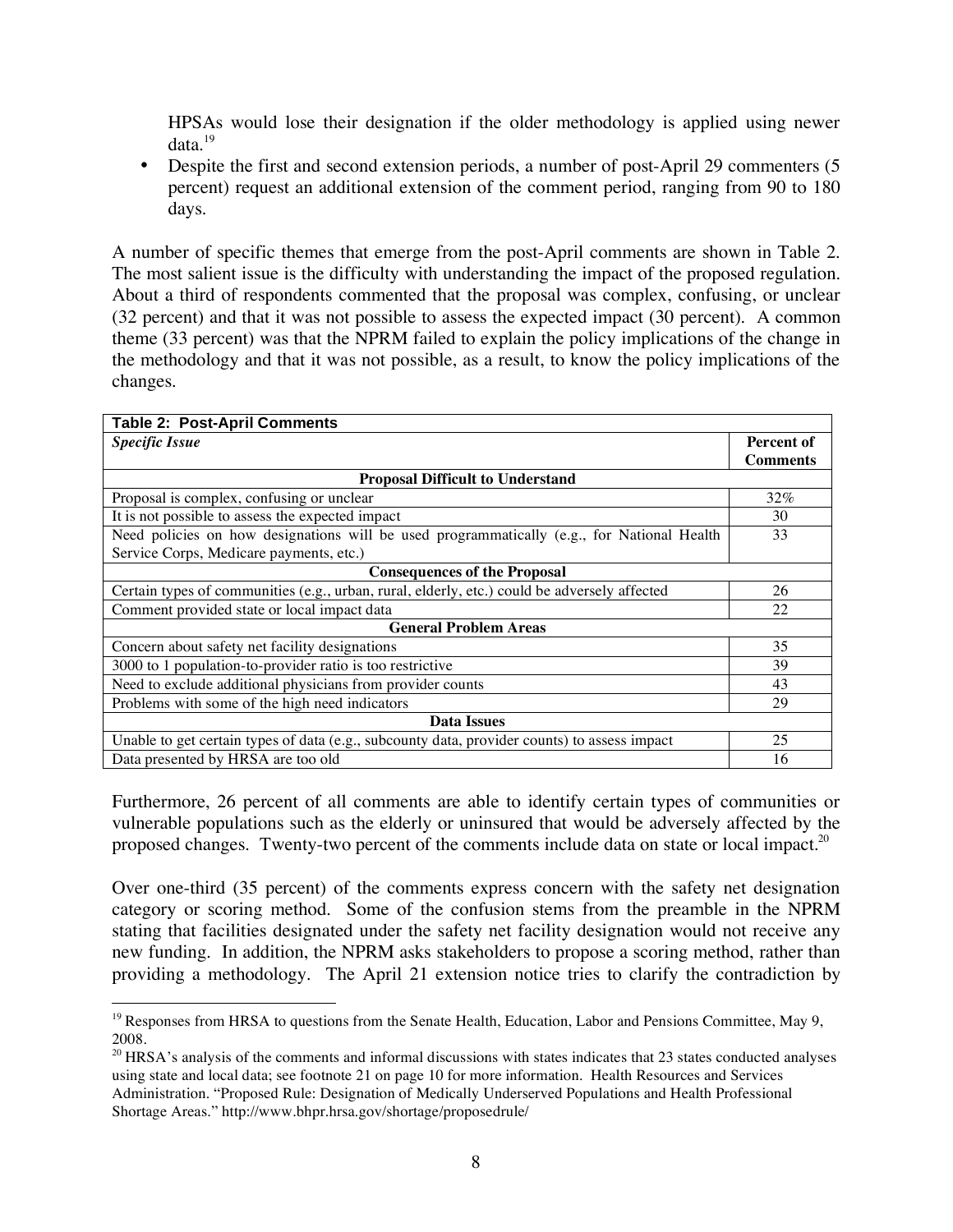acknowledging the lack of a proposed scoring method for the safety net facility designation and assuring readers that all designations were equally eligible to apply for funding. The fact that HRSA did not propose a method made it impossible for the public to comment meaningfully on the NPRM, and none of the comments propose a scoring method, even a rudimentary one. Commenters often note the absence of a scoring system and that despite the potential adverse consequences of being relegated to safety net status, HRSA offered no explanation of what such a relegation would mean in terms of funding levels.

Other specific issues identified by commenters included opposition to use of a 3000:1 population-to-primary care provider ratio, which would have become the driving and critical threshold for designation. That is, the NPRM proposed to rely exclusively on actual physician supply rather than a measure that would be sensitive - as is required in the medical underservice statute - to questions of access and health status. Among the commenters, 39 percent identify the approach as too restrictive; several commenters remark that designation should not rest on any fixed supply measure. Many commenters suggest a lower provider-to-patient ratio of 1500:1 or 2000:1, which more closely approximates existing standards of primary health care.

Another commonly cited issue (43 percent of comments) is the manner in which the NPRM would have counted or excluded certain providers in calculating the ratio. The NPRM failed to exclude all physicians who are already engaged in practice where there is a risk of medical underservice in calculating shortages, thereby essentially penalizing communities that, but for the presence of such physicians, would actually experience physician shortages. Specifically, many comments state that physicians at rural health clinics should also be excluded from Tier 2 calculations. Other commenters raised similar concerns with how the NPRM treated nurse practitioners and physician assistants practicing in underserved communities. Still other commenters noted that the NPRM failed to adjust for the existence of primary care health providers that do not treat Medicaid or uninsured patients.

Almost 30 percent (29 percent) of the comments highlighted issues with the manner in which the NPRM proposed to use high need indicators. Some commenters indicated their inability to understand the proposed methodology, while others noted the absence of certain seemingly obvious high need indicators, such as the presence of a high actual or estimated uninsured population. Others suggested the need for a measurement method that would capture information on the presence of historically underserved racial and ethnic minority populations.

In general, problems accessing or generating the necessary data, cited by 24 percent of comments, are often mentioned in connection with both of the above issues: provider counting and the high need indicators. The primary issue is that many states do not have accurate provider counts available. Collecting, analyzing, and reporting data is viewed as a burden; 16 percent of comments state that the rules were too costly or complex to administer. In addition, 16 percent point out that the data presented by HRSA in the NPRM is too old.

Additional issues include a perceived bias against urban or metropolitan regions, cited by 8 percent of comments, particularly because the methodology relied virtually wholly on supply and failed to adjust for the classic indicia of medical underservice as required by law, including the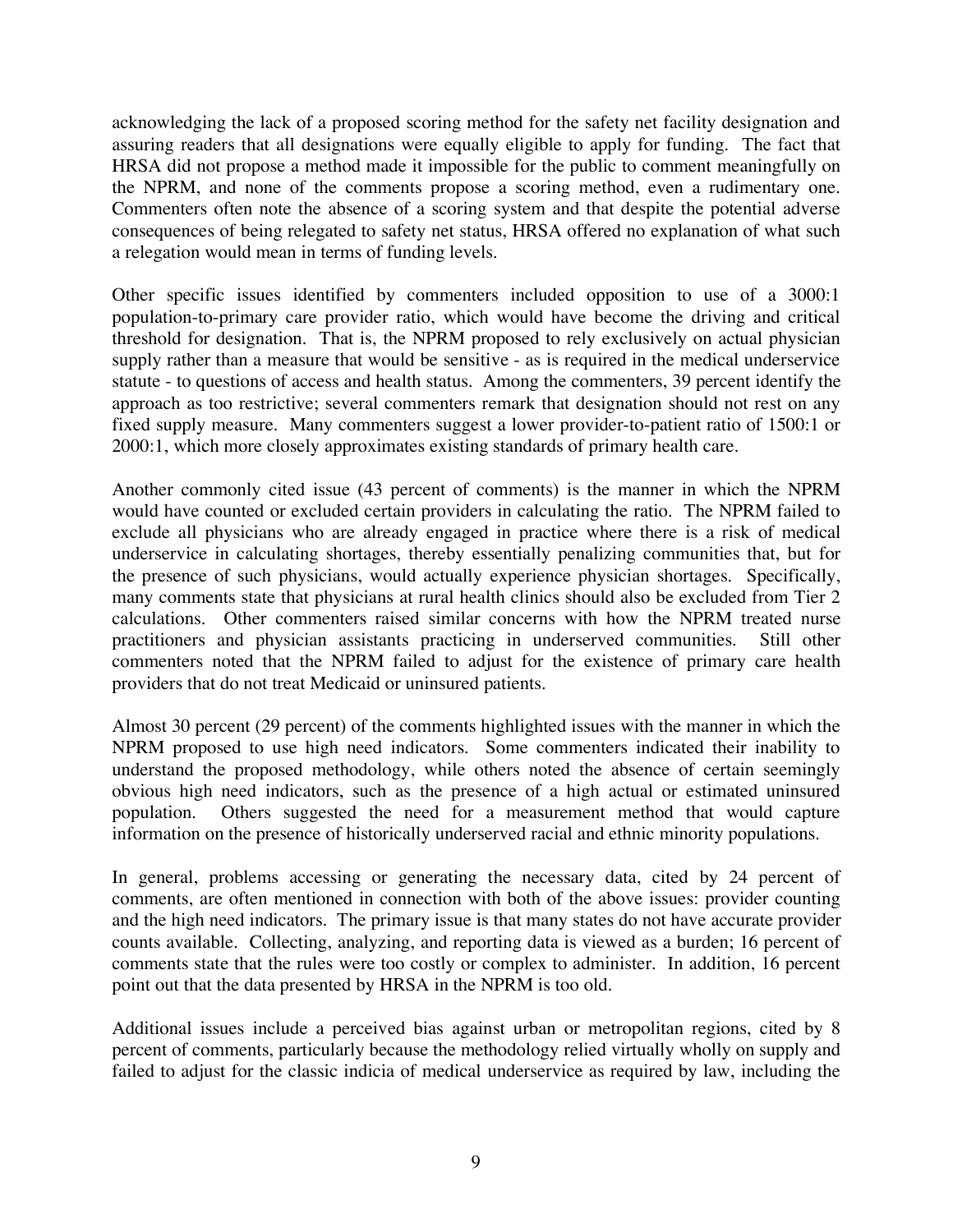lack of actual provider access as well as health measures indicating a high level of population health need.

Many comments ask for the establishment of an appeals process, or a way for currently designated health centers to be grandfathered in as safety net facilities to retain their eligibility for funding. Finally, many commenters noted that rational service areas are difficult and burdensome to define.

## **Discussion**

 $\overline{a}$ 

This review suggests several major areas of concern, as well as generally strong opposition to the NPRM, which seems to be consistent with the preliminary analysis conducted by HRSA and noted in its July  $23<sup>rd</sup>$  statement.<sup>21</sup> The main findings are:

- a substantial level of opposition and, at best, confusion surrounding the proposed rule;
- the rule's lack of transparency regarding the policy implications of its proposed formula changes;
- the rule's reliance on a measure of shortage so high as to create a national health planning tool that falls well below the appropriate standard of primary health care; and
- failure of the rule to reflect the statutory measure of medical underservice, to the detriment of historically underserved populations, especially those in urban areas.

Many of the comments are extensive, and the resources that stakeholders expended on responding to this NPRM are a testament to the level of concern. Sixty-three percent of the post-April comments can be easily characterized as opposing the proposal, while only eight percent support the proposal. Almost half of the post-April comments (44 percent) specifically call for withdrawal, and many others implicitly request withdrawal by suggesting that HRSA delay implementation or produce more analysis of the effects before finalizing the rule. The vast majority of the comments offer numerous reasons for opposing the proposed rule; the most important and recurring reasons include insufficient stakeholder involvement, the complexity and opacity of the proposal, the absence of policy explanations, including an explanation of the safety net designation, a 3000:1 population-to-provider ratio that does not satisfy professional standards of care, and problems with how providers would be counted or community need would be measured.

 $21$  However, statements on the HRSA website are less consistent with this analysis. The site, touting the virtues of the possible inclusion of state and local data in the proposed methodology, says that of 23 states that conducted their own analysis using state and local data sources, the "consensus is that a large majority of their areas would be retained." First of all, it is not clear whether the agency is referring to publicly submitted comments or private discussions with states to define the group of states that conducted analysis using their own data and to arrive at this conclusion, and according to our analysis, it is not correct that states do not feel the threat of de-designations. Our analysis is also inconsistent with the next statement on the website, which highlights feedback from states that "the proposed method captured new areas of need better." This depends on whether the commenter believes that the new methodology captures actual need better than the current HPSA/MUA system, which is not an opinion that was expressed by the majority of states. Health Resources and Services Administration. "Proposed Rule: Designation of Medically Underserved Populations and Health Professional Shortage Areas." http://www.bhpr.hrsa.gov/shortage/proposedrule/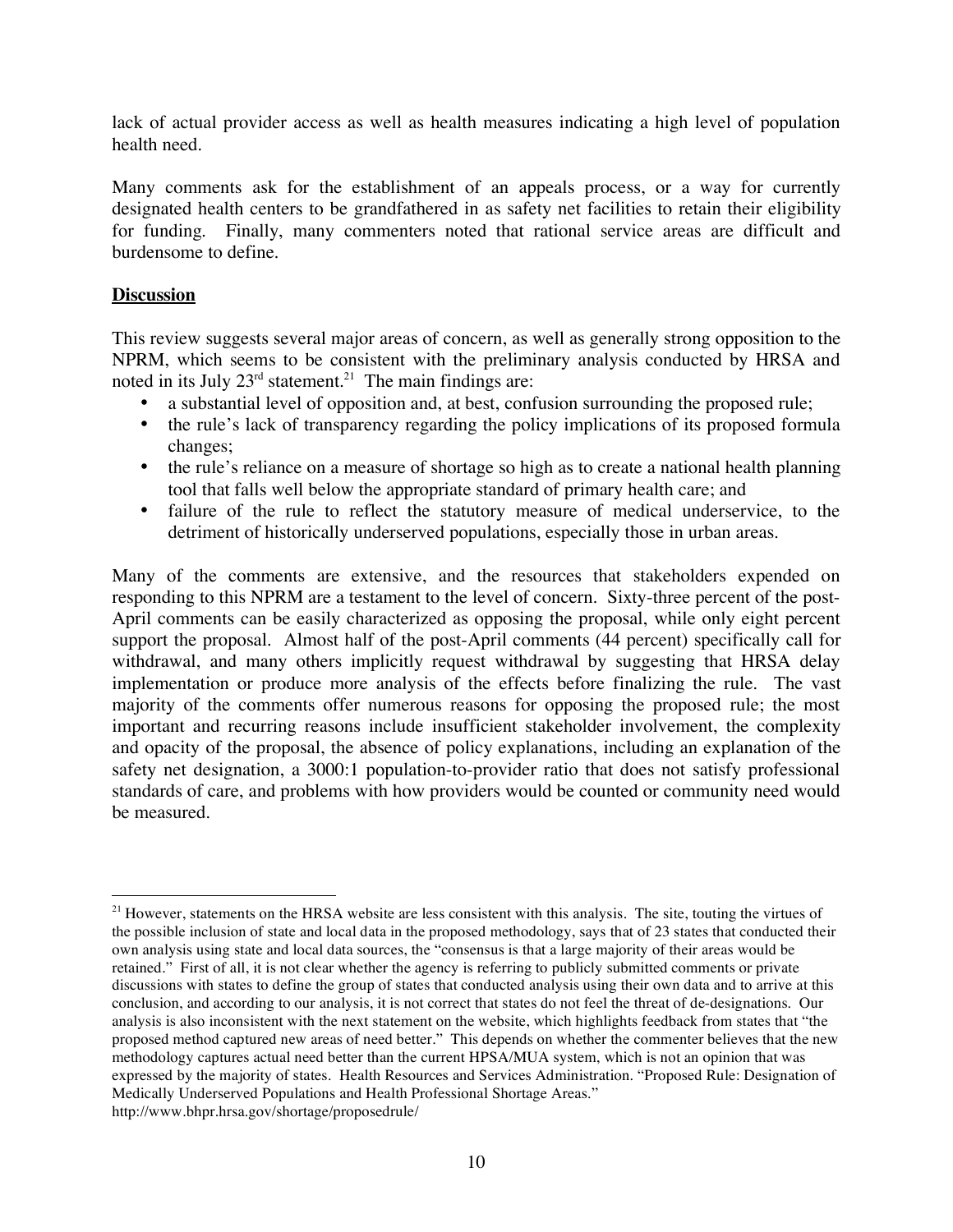In our view, there are several specific areas of concern that should guide the agency in future efforts to develop a proper designation system.

## *1. Involve stakeholders and provide more transparency*

Over a third (34 percent) of post-April comments suggest that stakeholders should be a part of the rulemaking process, and 75 comments (14 percent) specifically suggest a Negotiated Rulemaking process. Input from stakeholders is clearly needed to address technical, and even conceptual, problems.

Stakeholders appear to believe that there was inadequate consultation with them before the proposal was issued. While HRSA (and the University of North Carolina, which served as its technical contractor) met with a number of stakeholders about their approach several years ago, the agency did not maintain lines of communication with a broad set of parties after that time and the proposal puzzled and frustrated many entities that would be directly affected by the outcome. One option is Negotiated Rulemaking, a regulatory approach that involves a formal process for convening a panel of stakeholders to negotiate key elements of a proposal before it is formally proposed. Such a process helps ensure consultation while the proposal is being developed, which increases transparency and buy-in and ultimately enables a more successful rulemaking process. Of course, the public comments submitted after the proposed regulation is issued will always be an important additional source of information for regulators on how stakeholders are affected.

# *2. Clarify policy implications, particularly for safety net providers and programs*

Many comments express frustration at the complexity of the proposed regulations and the aspects of implementation that are confusing or unclear. The proposed regulations are quite technical and computationally intensive; although HRSA included some national analyses of the expected impacts, the data used were out-of-date and of marginal help. HRSA tried to be helpful by disseminating a spreadsheet "calculator" that allowed state or local organizations enter local data and determine whether they would meet criteria as a Tier 1 or Tier 2 area. However, there were technical problems and multiple versions of the calculator, so it was difficult for entities to know whether the calculations were correct. There are also concerns about the availability of accurate and current state or local data to use as inputs.

A major concern is that although MUA/P and HPSA designations are used in diverse ways in a number of federal programs, the rules fail to explain how the revised designations would be applied in actual program operations for community health centers, rural health clinics, National Health Service Corps assignments and so forth.

One example of the problem of opacity concerning policy implications involves the so-called "safety net facility" designation, a new designation for health care providers located in areas that did not meet a sufficiently high-need measure related to the shortage of physicians. Analyses by George Washington University indicated that approximately one-third of communities with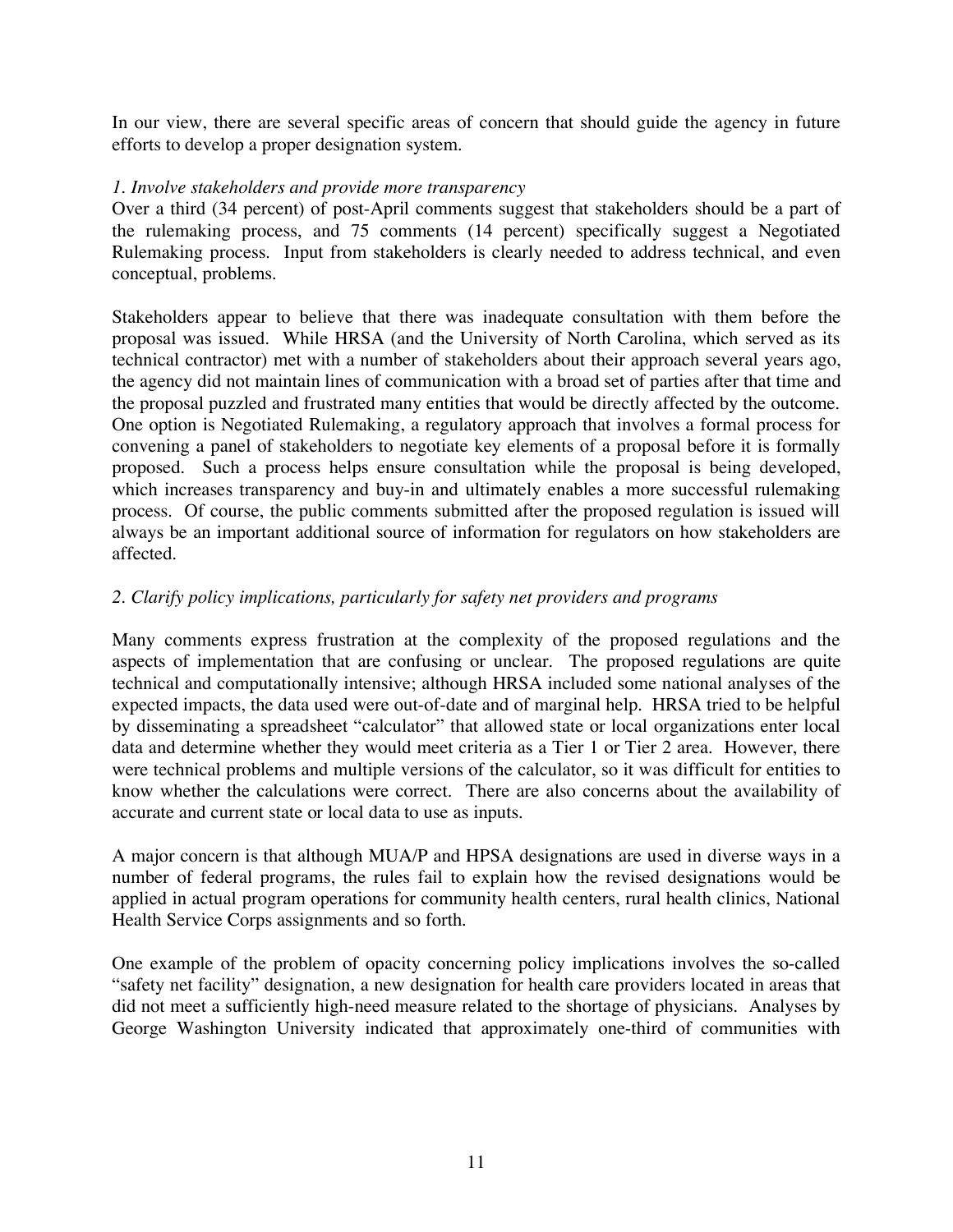health centers would not meet these designations.<sup>22</sup> Furthermore, the regulation's February  $29<sup>th</sup>$ preamble added to this confusion by failing to delineate the extent to which safety net facilities would continue to qualify for resources, and if so, under what circumstances. Further efforts by HRSA to clarify the matter in its April  $21<sup>st</sup>$  notice only added to commenter confusion, particularly because the agency offered no means of scoring relative need among the facilities that fell out of the standard high-need tiers and into the catch-all safety net designation.

### *3. Concerns about the 3000:1 population to provider ratio*

In the proposed regulation, the most important component of the calculations used to designate status is an adjusted population-to-provider ratio. Areas with a final score greater than 3000 would attain Tier 1 or Tier 2 status and areas with lower scores would not receive a high designation. In addition to being at odds with the statutory concept of medical underservice, the 3000:1 ratio raised a series of concerns related to the accessibility and quality of care and to the ability of health centers, the National Health Service Corps, and other programs to realize their statutory mission of reducing disparities in health and health care.

Some are concerned that a simple supply measure of population-to-provider ratio would, alone, become the dominant criterion for designation. For example, many urban areas have a relatively high concentration of physicians, but large numbers of people are unable to receive care from them because community physicians do not serve uninsured or Medicaid patients. Data analysis indicates that urban areas were far less likely to attain Tier 1 or Tier 2 status because of problems like these.<sup>23</sup> These geographic areas may not have a documented physician shortage, but still experience serious problems of medical underservice and limited health care access. The current approach to designating medically underserved areas permits a more flexible approach to incorporating information about medical access and outcomes, as well as the population to provider ratio. Under the new approach, an area with ostensibly adequate physician supply but very low access would not attain high priority status, even if it had high levels of infant mortality, uninsurance or other health problems.

If the HPSA designation methodology is being updated, it is essential to also develop a new index of medical underservice that, either alone or in combination with a measure of provider shortage, would identify communities at high risk for poor health, low access, and health disparities despite an apparently adequate supply of physicians. The purpose of the medical underservice designation is quite different from the purpose of a formula that measures simple physician supply. Thus, in order to remain adherent to the health center statute, the medical underservice phenomenon must be given formal recognition and its own distinct measurement tool.

 $\overline{a}$ 

 $^{22}$  Shin, Ku, Jones, and Rosenbaum, 2008a; Shin, P., Ku, L., Jones, E., and Rosenbaum, S.  $G$ rantee-Level Estimates Show that 31 Percent of All Health Centers would Fail to Meet Tier Two Status under HRSA's Proposed MUA/MUP/HPSA Designation Regulations. Geiger Gibson/RCHN Community Health Foundation Research Collaborative. Research Brief #3. May 2008.

 $23$  Shin, Ku, Jones, and Rosenbaum, 2008b.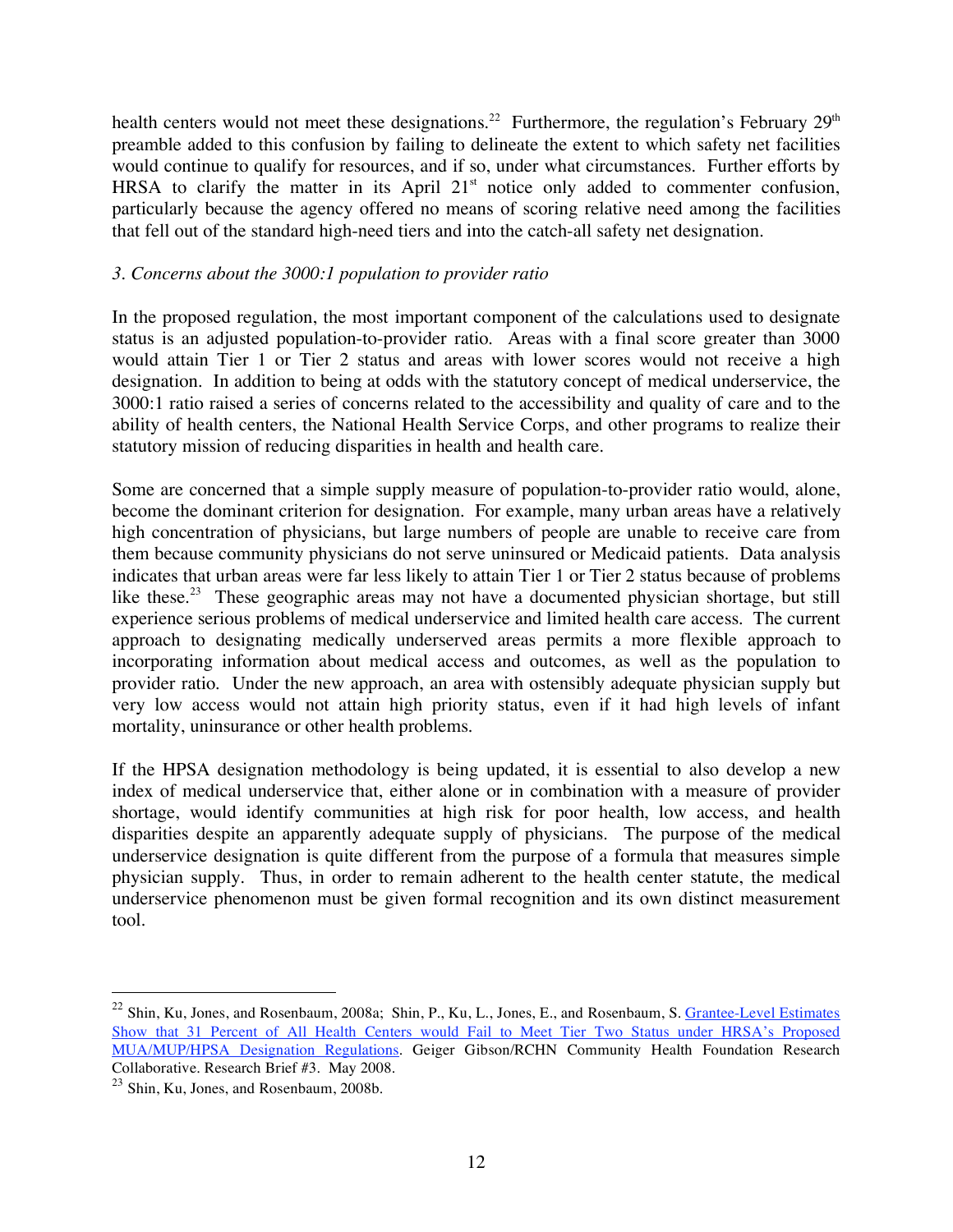In addition to the general issue with using a ratio, many comments further expressed that a 3000:1 population-to-provider ratio is simply too high. Given the extensive health needs of health center patients (and in recognition of HRSA's 1996 suggestion that 2000:1 might be more appropriate for rural areas),<sup>24</sup> it is evident that the ratio must be reconsidered to more appropriately reflect current medical practice patterns.25

## *4. Gaining accurate measures of provider availability*

If a population-to-provider ratio is the centerpiece of the proposed methodology, then accurate provider counts are essential. Commenters convey the reality that available data often are outdated and inaccurate, and many providers do not serve uninsured and Medicaid patients but are counted anyway. The burden of collecting and accessing provider data is noted by many commenters. The chief data source is the American Medical Association's (AMA's) physician masterfile, which is often out-of-date and inaccurate in terms of practice address.<sup>26</sup> The data on nurse practitioners appears to be based on point-in-time information collected in 2000. Another issue is the discounting of midlevel providers to 0.5 FTE of a physician. Finally, a common suggestion from rural health clinics is that, like physicians at an FQHC, physicians at rural health centers should be excluded from the provider count to determine Tier 2 designation.

## *5. Developing high need indicators*

The issue of how to define and measure high need also must receive much closer scrutiny. The comments reflect extensive confusion around this issue, particularly because the NPRM failed to take into account either extensive uninsurance, high health needs, or the lack of access to area providers evidenced by low rates of care for Medicaid and uninsured patients. Although substate measures of uninsurance are not currently available, they will be available soon because the Census Bureau's American Community Survey is beginning to ask about insurance status and that survey has a generous sample size that will enable measurement in local areas. In addition, the proposed high need indicators include non-white and Hispanic population measures, but some suggested that other categories, such as Asians, may be appropriate, particularly because of problems of language-related barriers to health access.

<sup>-</sup><sup>24</sup> Perlin, J. and Miller, L. et al. "Report of the Primary Care Subcommittee; VHA Physician Productivity and Staffing Advisory Group. Veterans Administration; June 30, 2003; Goodman, D., Fisher, E., Bubolz, T., Mohr, J., Poage, J. and J. Wennberg. 1996. "Benchmarking the U.S. Physician Workforce." *Journal of the American Medical Association* 276(22): 1811-1817 [erratum published in JAMA 1997 277 (12): 966.]; HRSA, Federal Office of Rural Health Policy. "Facts About…Rural Physicians."

http://www.shepscenter.unc.edu/research\_programs/rural\_program/phy.html; Center for Rural Health, North Dakota. "Health Professional Shortage Areas (HPSAs) and Medically Underserved Areas (MUAs)" http://ruralhealth.und.edu/pdf/hpsa.pdf

<sup>25</sup> Burt, C., et al. June 29, 2007. "Ambulatory Medical Care Utilization Estimates for 2005," *Advance Data from Vital and Health Statistics,* No. 388, Centers for Disease Control and Prevention.

<sup>26</sup> Rittenhouse, D., et al. 2004. "No Exit: An Evaluation of Measures of Physician Attrition," *Health Services Research,* 29(5): 1571-88; see also Kletke, P. 2004. "Physician Workforce Data: When the Best is Not Good Enough," *Health Services Research* 29(5): 1251-6.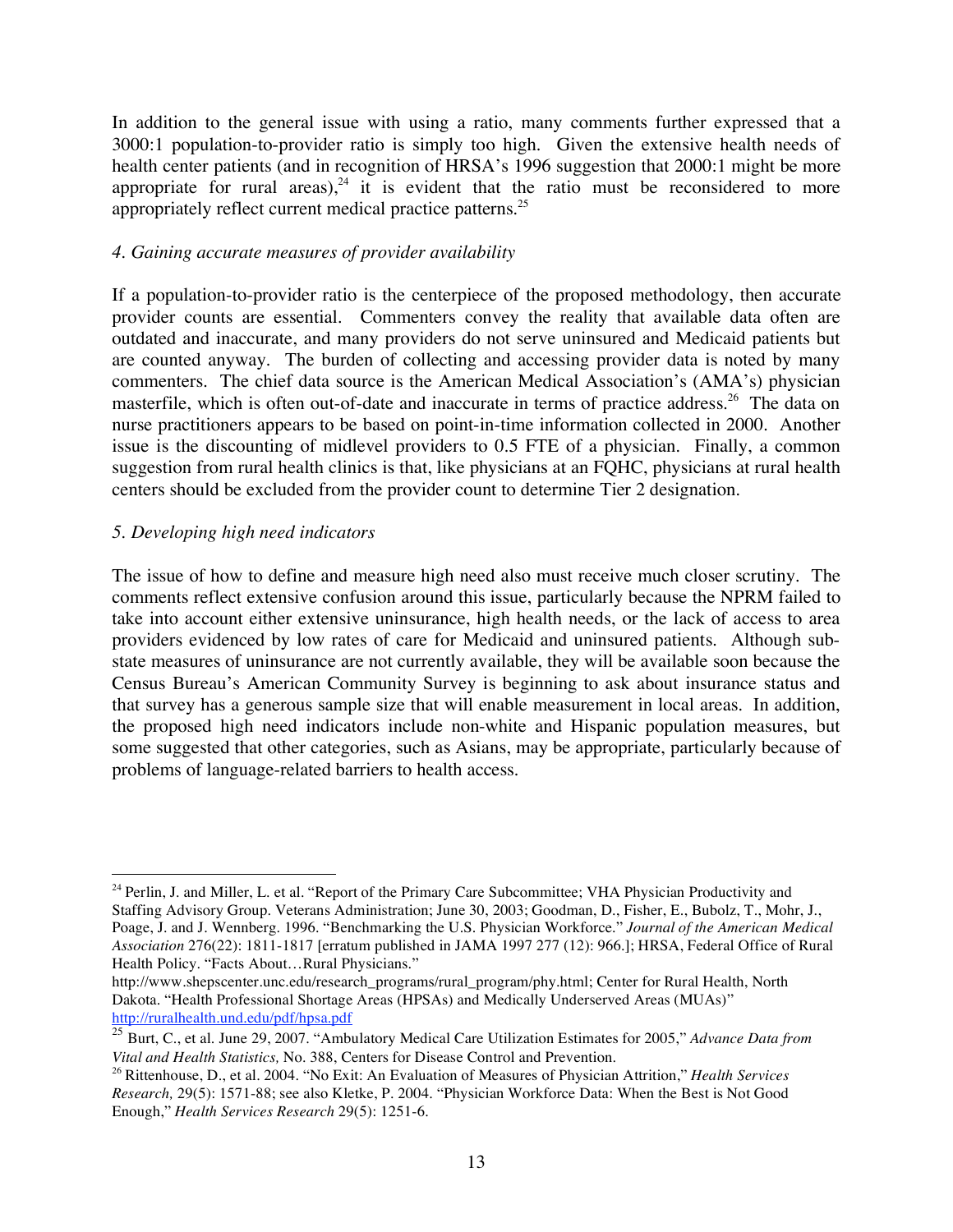## *6. Remedying data and methodological problems*

Under the proposed methodology, state or local agencies can use local data for designations, in lieu of national data. But the burden of collecting, analyzing, and reporting this data could be significant for some state agencies or other organizations. One commenter describes this as an "unfunded mandate." The lack of accurate and timely provider data is the most salient problem, but other types of data issues are also mentioned.

Because health service areas do not necessarily correspond with county lines, it is desirable to have relevant data available at relatively small geographic levels, such as census tract. But the Census Bureau does not plan to collect long form data in 2010, the next decennial census, which is the basis for data for specific, localized geographic areas. The Census Bureau plans to continue to produce census tract level data using multiyear compilations of American Community Survey data, but may suppress estimates in some areas in which the sample size is too small. Thus, census tract level data might not be available for some areas.

### *7. Remedying other problems*

The comments suggest the importance of addressing several other issues, including the lack of an appeals process, the absence of a grandfathering clause so that communities do not lose their health care resources, and the need to more rationally define service areas.

### **Conclusion**

The large volume of public comments demonstrates that there is substantial interest in this issue. While the negative nature of the majority of comments led HRSA to withdraw the regulation, it also represents an important opportunity. In our view, the agency should take this as a signal to reach out to the diverse body of stakeholders and engage them in discussions about how to improve the process of rulemaking and how to improve the designations to better meet the nation's health needs, rather than just being an obscure exercise in number-crunching. A Negotiated Rulemaking process is one way to develop this broader discussion, but other processes may also be relevant or appropriate.

Those engaged in the next conversation have many specific recommendations to remain aware of as they proceed. More generally, though, the idea of uniting the MUA/P and HPSA designations should be carefully scrutinized. Considering the disparate purposes for which the MUA/P and HPSA designations are used, the two designation types should continue to be calculated in separate ways that better correspond to their programmatic purposes and needs. These designations are an important foundation underlying varied policies that bolster the health care safety net, and it is important to note that a shortage of primary care providers is just one manifestation of community health need. The concept of medical underservice is too valuable to be diluted or overtaken by the concept of provider shortage.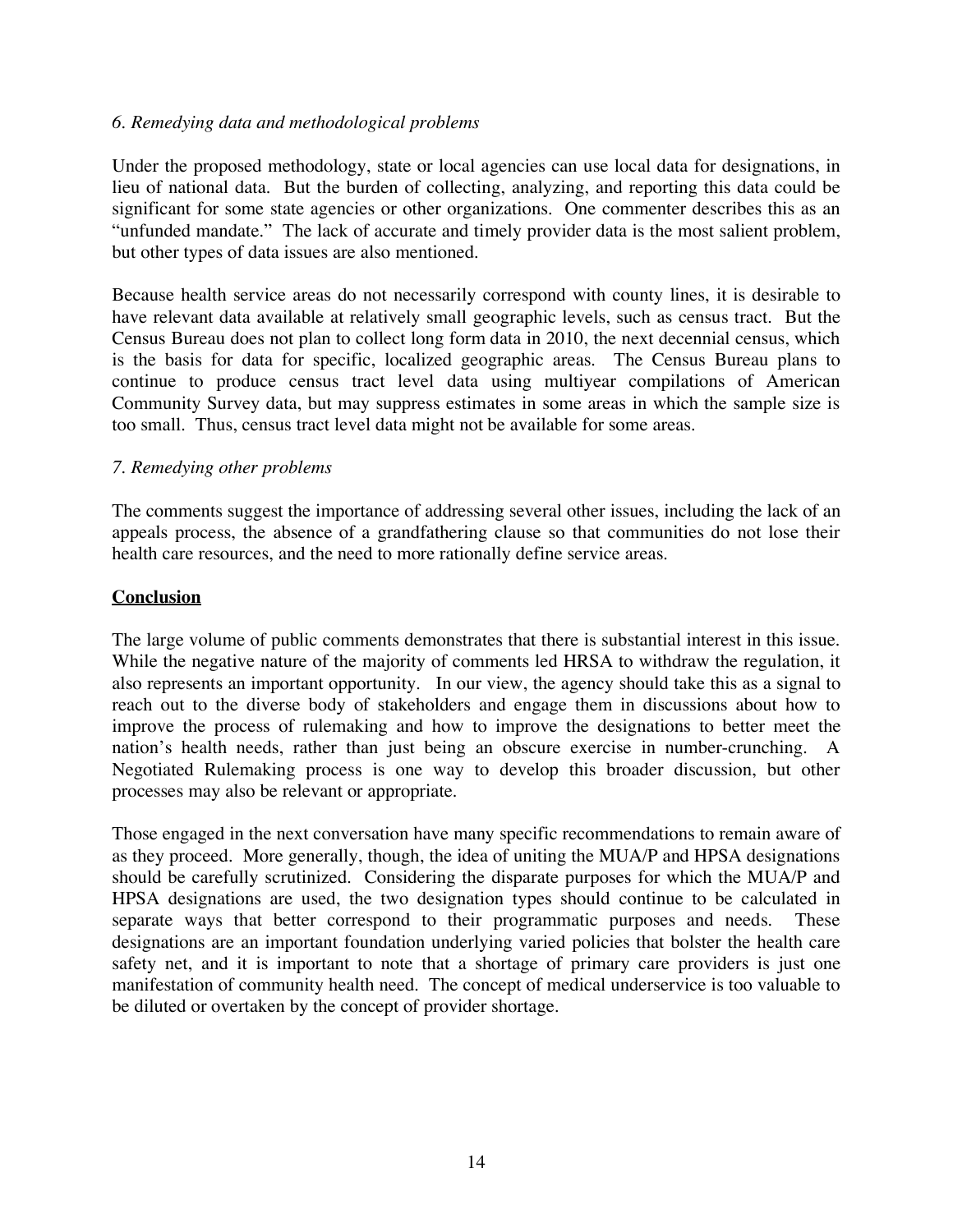## **Appendix A: Post-April Comments by Commenter Type**

Diverse stakeholders submitted comments after April 29, as shown in Table 3; the mix of commenter types was similar before April 29 but this analysis focuses on post-April comments since they are more substantive. The overall reactions to the proposed rule, as well as the recommendations for moving forward, vary by commenter type.

| Table 3 - Summary of Views by Commenter Type, After April 29 |                       |                |                    |                |                      |  |  |
|--------------------------------------------------------------|-----------------------|----------------|--------------------|----------------|----------------------|--|--|
| <b>Organization Type</b>                                     | <b>Number</b><br>- of | <b>Percent</b> | Percent            | Percent        | <b>Percent</b>       |  |  |
|                                                              | <b>Comments</b>       | Recommending   | Recommending       | <b>Opposed</b> | <b>Supporting</b>    |  |  |
|                                                              |                       | Withdrawal     | <b>Stakeholder</b> |                | As-Is or With        |  |  |
|                                                              |                       |                | <b>Involvement</b> |                | <b>Modifications</b> |  |  |
| <b>Total – All Types</b>                                     | 520                   | 44%            | $34\%$             | 63%            | $8\%$                |  |  |
| Community health centers                                     | 166                   | 52             | 44                 | 81             |                      |  |  |
| Primary Care Associations                                    | 33                    | 58             | 45                 | 61             |                      |  |  |
| Other local health providers                                 | 124                   | 31             | 24                 | 56             |                      |  |  |
| State or local agencies                                      | 65                    | 22             | 17                 | 37             | 31                   |  |  |
| Other state associations                                     | 61                    | 74             | 34                 | 77             |                      |  |  |
| National health or consumer                                  |                       |                |                    |                |                      |  |  |
| organizations                                                | 39                    | 49             | 62                 | 56             | 3                    |  |  |
| Others                                                       | 32                    | 28             | 13                 | 44             | 25                   |  |  |

The largest group of commenters is comprised of community health centers; 166 submitted comments. About half support withdrawal of the regulation and greater involvement of stakeholders in a new proposal (52 and 44 percent, respectively). Four out of five (81 percent) oppose the proposal and only 1 percent support it. Thirty-three comments come from state Primary Care Associations (PCAs), the organizations which represent community health centers in their respective states. A solid majority (58 percent), recommend withdrawal, and almost half also recommend stakeholder involvement (45 percent). More than three out of five PCAs oppose the proposed regulation and none supports it.

A large number (124) of other health providers (e.g., local physicians, hospitals or nurses) also submitted comments. A third (31 percent) support withdrawal and one-fifth want greater stakeholder involvement. A majority (56 percent) oppose the regulation and only 7 percent support it.

Sixty-five state and local public health agencies commented, including state or local health departments, state primary care offices, and governors or county executives. While more than one-third (37 percent) oppose the proposal, almost as many (31 percent) support it, either as-is or with modest modifications. About one-fifth explicitly recommend withdrawal or greater stakeholder involvement (22 and 17 percent, respectively).

State associations, such as state medical, hospital, family physician or nurses associations, submitted 61 comments, or 12 percent of the total, and these are dramatically more negative than average. About three in four (74 percent) recommend withdrawal and 77 percent oppose the proposal; just 2 percent voice support for the proposal.